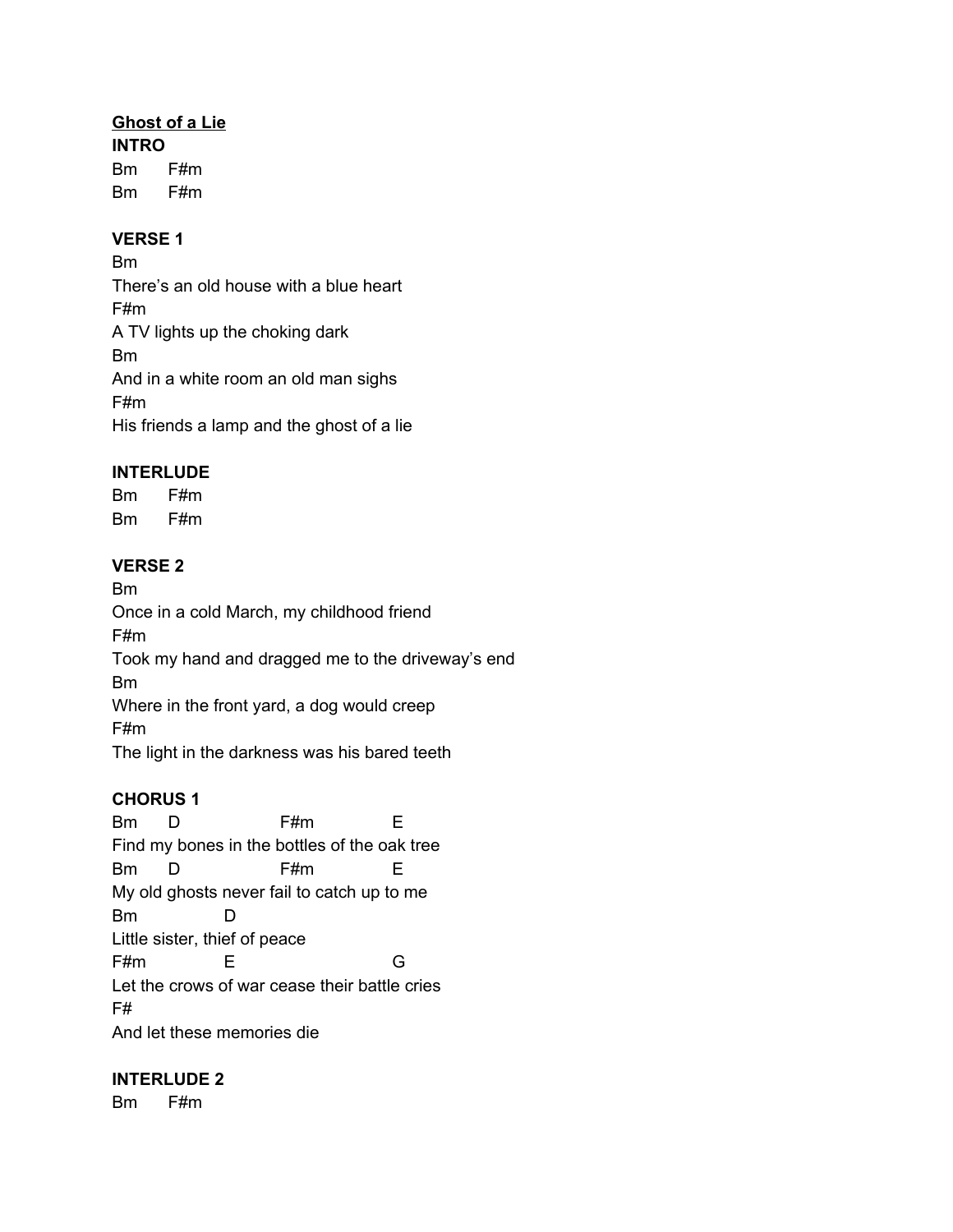Bm F#m

## **VERSE 3**

Bm In a war-torn and damaged mind F#m The young man he was never took flight Bm And I could see it in his broken eyes F#m As he gazed from the window of his room of white

## **CHORUS 2**

Bm D F#m E Find my bones in the bottles of the oak tree Bm D F#m E My old ghosts never fail to catch up to me Bm D Little sister, thief of peace F#m E G Let the crows of war cease their battle cries F# And let these memories die

# **SOLO**

Bm F#m Bm F#m Bm F#m Bm F#m

### **VERSE 4**

Bm In the heart of a bitter hound F#m There is an endless howl that never sounds Bm So lay a kind hand upon his back F#m For what is one lone wolf without a pack?

### **CHORUS 3**

Bm D F#m E Find my bones in the bottles of the oak tree